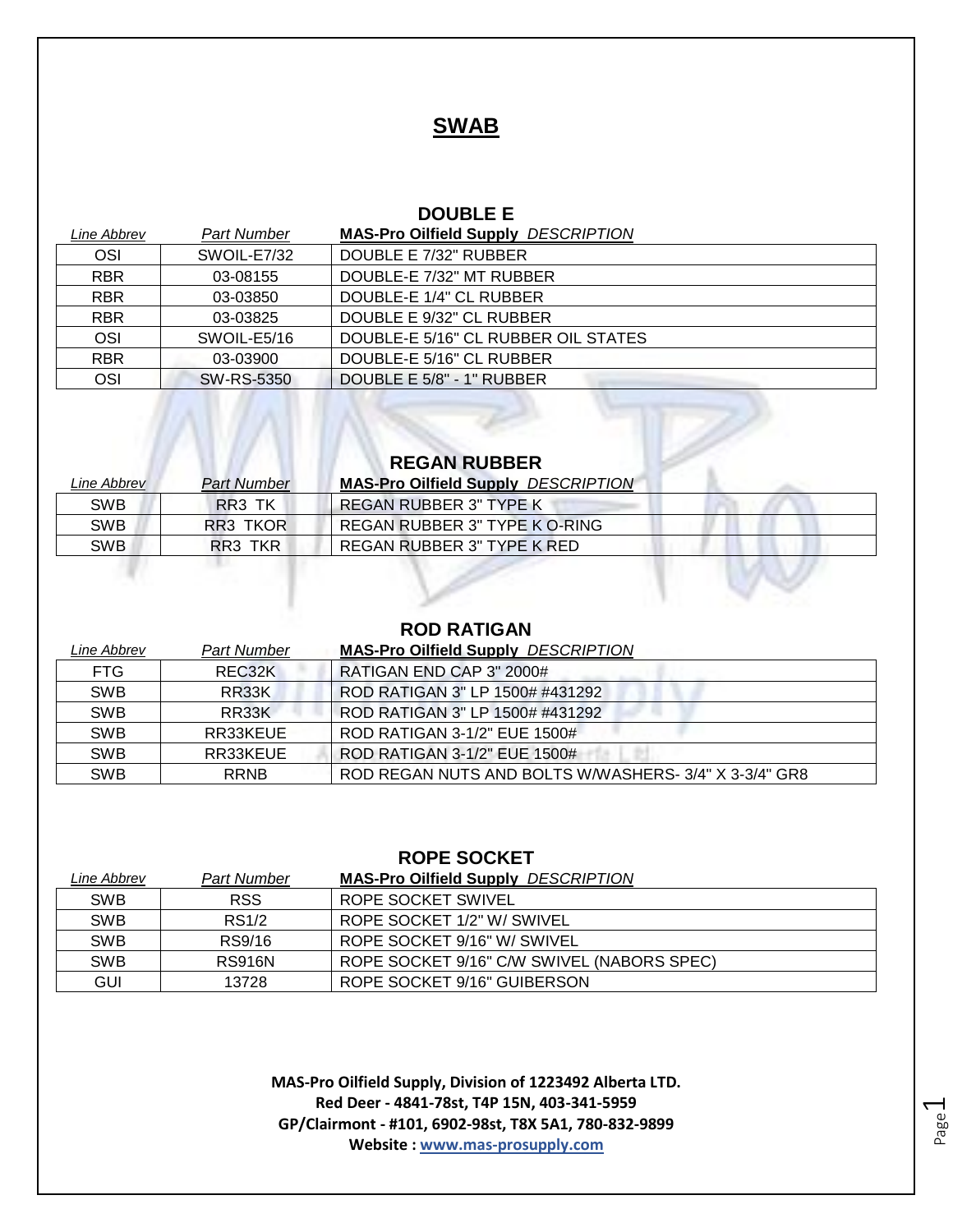#### **SAVERHEAD PARTS**

| Part Number   | <b>MAS-Pro Oilfield Supply DESCRIPTION</b> |  |
|---------------|--------------------------------------------|--|
| 03-09435      | SAVERHEAD BRASS 9/32" CL LOWER             |  |
| 03-09475      | SAVERHEAD BRASS 9/32" CL UPPER             |  |
| <b>SHBC</b>   | SAVERHEAD BRASS CLIPS                      |  |
| <b>SHB</b>    | SAVERHEAD BRASS OIL STATES                 |  |
| <b>SHBUSH</b> | SAVERHEAD BUSHING #E5202                   |  |
| <b>SHBS</b>   | SAVERHEAD BUSHING SPACER #E625             |  |
| <b>SHCDP</b>  | SAVERHEAD COMPLETE C/W DUAL PORT           |  |
| SHG           | SAVERHEAD GATE #E618                       |  |
| <b>SHOK</b>   | SAVERHEAD O-RING KIT                       |  |
| <b>SHPH</b>   | SAVERHEAD PUMP HANDLE                      |  |
| RNE-SHPWT-RK  | SAVERHEAD REPAIR KIT MAJOR                 |  |
| RNE-SH-SPRING | <b>SAVERHEAD SPRING</b>                    |  |
| <b>SHUB</b>   | SAVERHEAD U-BOLT                           |  |
| <b>SHUBP</b>  | SAVERHEAD U-BOLT PIN                       |  |
|               |                                            |  |

# **SAVERHEAD RUBBER OIL STATES BLACK**

| Line Abbrev | <b>Part Number</b> | <b>MAS-Pro Oilfield Supply DESCRIPTION</b> |
|-------------|--------------------|--------------------------------------------|
| OSI         | OS <sub>14</sub>   | SAVERHEAD RUBBER 1/4" BLACK OIL STATE      |
| OSI         | OS <sub>14C</sub>  | SAVERHEAD RUBBER 1/4" C BLACK OIL STATE    |
| OSI         | OS516              | SAVERHEAD RUBBER 5/16" BLACK OIL STATE     |
| OSI         | SW-GA-9/16         | SAVERHEAD RUBBER BLACK OIL STATE           |

## **SAVERHEAD RUBBER OIL STATES BLUE**

| Line Abbrev | Part Number  | <b>MAS-Pro Oilfield Supply DESCRIPTION</b> |
|-------------|--------------|--------------------------------------------|
| OSI         | SW-GA-9/16-M | SAVERHEAD RUBBER BLUE OIL STATE            |

#### **SAVERHEAD RUBBER OIL STATES GREEN**

| Line Abbrev | <b>Part Number</b> | <b>MAS-Pro Oilfield Supply DESCRIPTION</b> |
|-------------|--------------------|--------------------------------------------|
| OSI         | SW-GA-9/16-G       | SAVERHEAD RUBBER GREEN OIL STATE           |
|             |                    |                                            |

#### **SAVERHEAD RUBBER OIL STATES RED**

| Line Abbrev | Part Number        | <b>MAS-Pro Oilfield Supply DESCRIPTION</b> |
|-------------|--------------------|--------------------------------------------|
| OSI         | OS <sub>14</sub> R | SAVERHEAD RUBBER 1/4" RED OIL STATE        |
| OSI         | <b>OS516R</b>      | SAVERHEAD RUBBER 5/16" RED OIL STATE       |
| OSI         | SW-GA-9/16-S       | SAVERHEAD RUBBER RED OIL STATE             |

#### **SAVERHEAD RUBBER OIL STATES**

| Line Abbrev | <b>Part Number</b> | <b>MAS-Pro Oilfield Supply DESCRIPTION</b> |
|-------------|--------------------|--------------------------------------------|
| <b>SWB</b>  | <b>SHRB</b>        | SAVERHEAD RUBBER BLACK                     |
| <b>SWB</b>  | SHRBLUE            | SAVERHEAD RUBBER BLUE                      |
| GUI         | 3E-89659           | SAVERHEAD RUBBER BLUE GUIBERSON            |
| <b>SWB</b>  | <b>SHRG</b>        | SAVERHEAD RUBBER GREEN                     |

**MAS-Pro Oilfield Supply, Division of 1223492 Alberta LTD. Red Deer - 4841-78st, T4P 15N, 403-341-5959 GP/Clairmont - #101, 6902-98st, T8X 5A1, 780-832-9899 Website : www.mas-prosupply.com**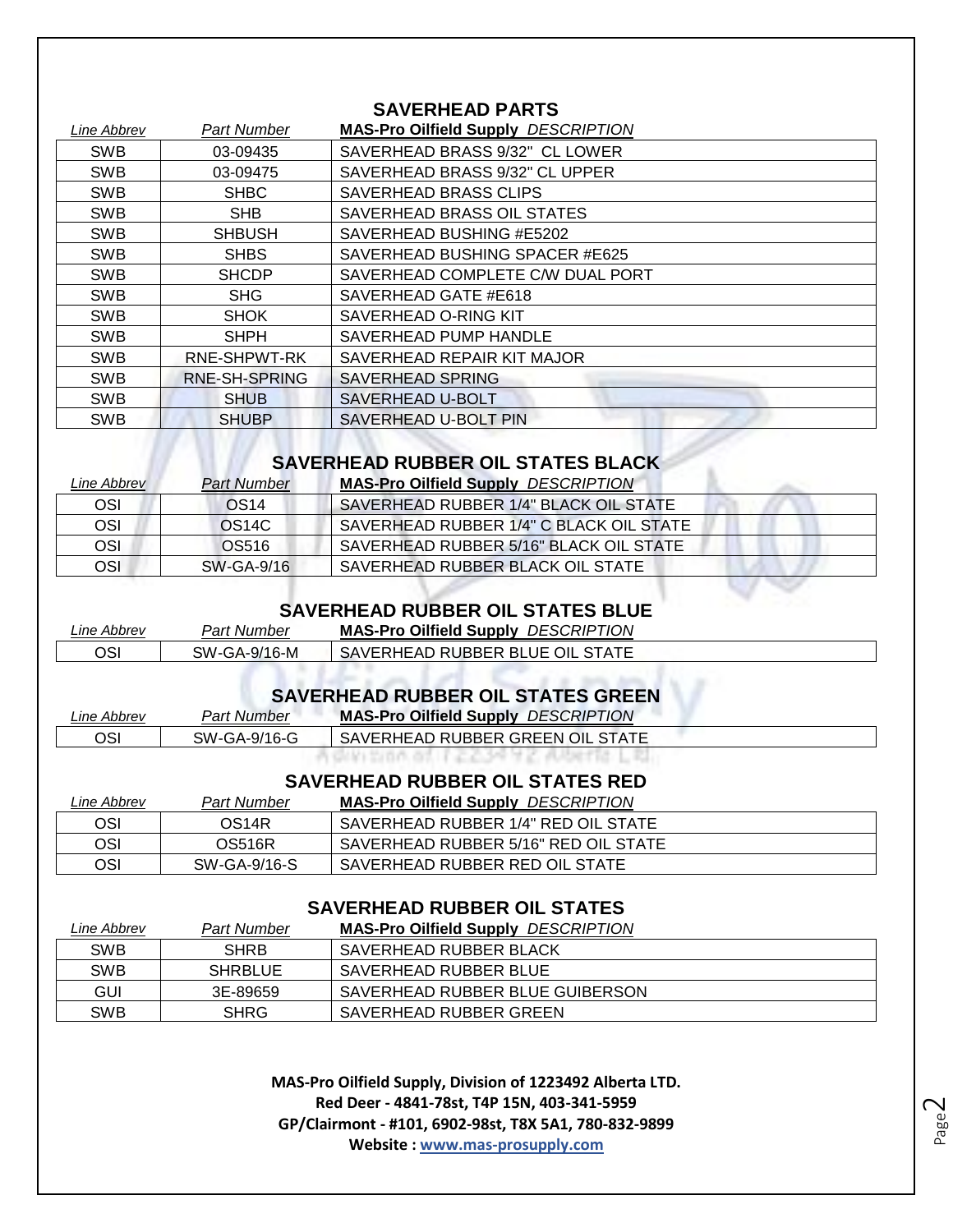#### **SINKER BAR**

| Line Abbrev | Part Number | <b>MAS-Pro Oilfield Supply DESCRIPTION</b> |
|-------------|-------------|--------------------------------------------|
| SWB         | SB1-1/2X5   | SINKER BAR 1-1/2" X5' C/W 3/4 SR           |
| SWB         | SB1-1/2X10' | SINKER BAR 1-1/2" X10' C/W 3/4 SR          |

#### **SWAB CUPS GUIBERSON MV**

| Line Abbrev | <b>Part Number</b> | <b>MAS-Pro Oilfield Supply DESCRIPTION</b> |
|-------------|--------------------|--------------------------------------------|
| SWB         | SC2-3/8MV          | SWAB CUP 2-3/8" MV STEEL GUIBERSON         |
| SWB         | SC2-7/8MV          | SWAB CUP 2-7/8" MV STEEL GUIBERSON         |
| SWB         | SC3-1/2MV          | SWAB CUP 3-1/2" MV STEEL GUIBERSON         |

|  |  |  |  | <b>SWAB CUPS GUIBERSON TA</b> |
|--|--|--|--|-------------------------------|
|--|--|--|--|-------------------------------|

| Line Abbrev | <b>Part Number</b> | <b>MAS-Pro Oilfield Supply DESCRIPTION</b> |  |
|-------------|--------------------|--------------------------------------------|--|
| <b>SWB</b>  | SC2-2-3/8TA        | SWAB CUP 2-3/8" TA STEEL GUIBERSON         |  |
| <b>SWB</b>  | SC2-7/8TA          | SWAB CUP 2-7/8" TA STEEL GUIBERSON         |  |
| <b>SWB</b>  | SC3-1/2TA          | SWAB CUP 3-1/2" TA STEEL GUIBERSON         |  |
|             |                    |                                            |  |

# **SWAB CUPS GUIBERSON TUF**

| Line Abbrev | Part Number | <b>MAS-Pro Oilfield Supply DESCRIPTION</b> |
|-------------|-------------|--------------------------------------------|
| SWB         | SC2-3/8TUG  | SWAB CUP 2-3/8" TUF GUIBERSON              |
| SWB         | SC2-7/8TUG  | SWAB CUP 2-7/8" TUF GUIBERSON              |

# **SWAB CUPS GUIBERSON V**

| Line Abbrev | <b>Part Number</b> | <b>MAS-Pro Oilfield Supply DESCRIPTION</b> |
|-------------|--------------------|--------------------------------------------|
| <b>SWB</b>  | SC2-3/8V           | SWAB CUP 2-3/8" V STEEL GUIBERSON          |
| <b>SWB</b>  | SC2-7/8V           | SWAB CUP 2-7/8" V STEEL GUIBERSON          |
| <b>SWB</b>  | SC3-1/2V           | SWAB CUP 3-1/2" V STEEL                    |
| <b>SWB</b>  | $SC4-1/2$          | SWAB CUP 4-1/2" V GUIBERSON                |
| <b>SWB</b>  | $SC5-1/2$          | SWAB CUP 5-1/2" V GUIBERSON                |
| <b>GUI</b>  | 3E-88884           | SWAB CUP 5-1/2" V (4-1/2" MANDREL)         |
| <b>GUI</b>  | 57471              | SWAB CUP 7" V CASING CUP                   |

#### **SWAB CUPS OIL STATE HD**

| Line Abbrev | <b>Part Number</b> | <b>MAS-Pro Oilfield Supply DESCRIPTION</b>  |
|-------------|--------------------|---------------------------------------------|
| <b>OSI</b>  | SW-204-HD          | SWAB CUP 2-3/8" HD (TUF) OIL STATES         |
| OSI         | SW-254-HD          | SWAB CUP 2-7/8" HD (TUF) OIL STATES         |
| OSI         | SC4-1/2TUFOS       | SWAB CUP 4-1/2" HD (TUF) OIL STATES         |
| OSI         | SC5-1/2TUFOS       | SWAB CUP 5-1/2" HD (TUF)4.73 O.D OIL STATES |

**MAS-Pro Oilfield Supply, Division of 1223492 Alberta LTD. Red Deer - 4841-78st, T4P 15N, 403-341-5959 GP/Clairmont - #101, 6902-98st, T8X 5A1, 780-832-9899 Website : www.mas-prosupply.com**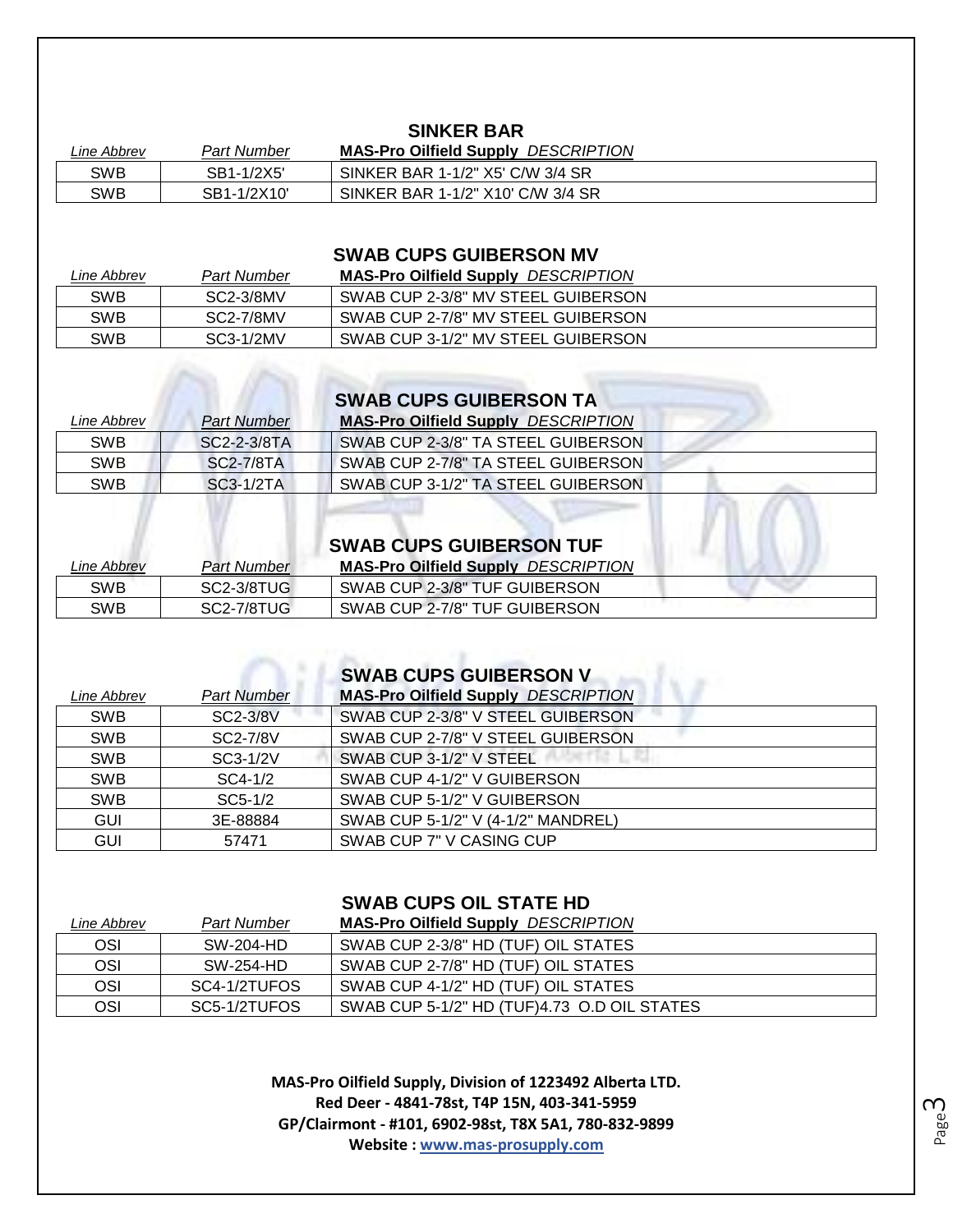#### **SWAB CUPS OIL STATE M STEEL**

| Line Abbrev | <b>Part Number</b> | <b>MAS-Pro Oilfield Supply DESCRIPTION</b>    |
|-------------|--------------------|-----------------------------------------------|
| OSI         | SW-M-2-ST          | SWAB CUP 2-3/8" M STEEL OIL STATE             |
| OSI         | SW-M-2-UST         | SWAB CUP 2-3/8" M STEEL OIL STATES UNDERSIZED |
| OSI         | SW-M-5-ST          | SWAB CUP 2-7/8" M STEEL OIL STATE             |
| OSI         | SW-M-3-ST          | SWAB CUP 3-1/2" M STEEL OIL STATE             |

#### **SWAB CUPS OIL STATE RTL**

| Line Abbrev | Part Number           | <b>MAS-Pro Oilfield Supply DESCRIPTION</b> |
|-------------|-----------------------|--------------------------------------------|
| OSI         | SC <sub>166</sub> RTL | SWAB CUP 1.66" RTL OIL STATES              |
| OSI         | SC216RTL              | SWAB CUP 2-1/16" RTL                       |
| <b>OSI</b>  | <b>SW-204-RTL-ST</b>  | SWAB CUP 2-3/8" RTL STEEL OIL STATES       |
| <b>OSI</b>  | <b>SW-254-RTL-ST</b>  | SWAB CUP 2-7/8" RTL STEEL OIL STATE        |
| OSI         | SW-304-RTL-ST         | SWAB CUP 3-1/2" RTL STEEL OIL STATE        |

# **SWAB CUPS OIL STATE RTL UNDERSIZED**

| Line Abbrev | <b>Part Number</b> | <b>MAS-Pro Oilfield Supply DESCRIPTION</b> |
|-------------|--------------------|--------------------------------------------|
| OSI         | SW-204-RTL-UST     | SWAB CUP 2-3/8" RTL UNDER SIZE OIL STATES  |
| OSI.        | SW-254-RTL-UST     | SWAB CUP 2-7/8" RTL UNDER SIZE OIL STATES  |
| OSI         | SW-BX-30-UST       | SWAB CUP 3-1/2" RTL UNDER SIZE OIL STATES  |

#### **SWAB CUPS OIL STATE SAND**

| Line Abbrev | <b>Part Number</b> | <b>MAS-Pro Oilfield Supply DESCRIPTION</b>   |
|-------------|--------------------|----------------------------------------------|
| OSI         | SW-204-SD-ST       | SWAB CUP 2-3/8" SANDDEVIL SINGLE V OIL STATE |
| OSI         | SW-254-SD-ST       | SWAB CUP 2-7/8" SANDDEVIL SINGLE V OIL STATE |
| OSI         | SW-545-SD-ST-3.85  | SWAB CUP 4-1/2" SAND DEVIL 3.85 OD           |
| OSI         | SW-454-SD-ST       | SWAB CUP 4-1/2" SANDDEVIL OIL STATE          |
| OSI         | SW-454-SD-STR      | SWAB CUP 4-1/2" SANDDEVIL RED OIL STATE      |
| OSI         | SW-554-SD-ST       | SWAB CUP 5-1/2" SANDDEVIL OIL STATE          |
| OSI         | RNE-SK-20-ST       | SWAB CUP 2-3/8" SAND KING                    |

#### **SWAB CUPS OIL STATE SV**

| Line Abbrev | <b>Part Number</b> | <b>MAS-Pro Oilfield Supply DESCRIPTION</b> |
|-------------|--------------------|--------------------------------------------|
| OSI         | SW-204-SV-STR      | SWAB CUP 2-3/8" SV RED STEEL OIL STATES    |
| OSI         | SW-204-SV-ST       | SWAB CUP 2-3/8" SV STEEL OIL STATE         |
| OSI         | SW-254-SV-ST       | SWAB CUP 2-7/8" SV STEEL OIL STATE         |
| OSI         | SW254SVSTR         | SWAB CUP 2-7/8" SV RED OIL STATES          |
| OSI         | SW-304-SV-ST       | SWAB CUP 3-1/2" SV STEEL OIL STATE         |

**MAS-Pro Oilfield Supply, Division of 1223492 Alberta LTD. Red Deer - 4841-78st, T4P 15N, 403-341-5959 GP/Clairmont - #101, 6902-98st, T8X 5A1, 780-832-9899 Website : www.mas-prosupply.com**

Page 4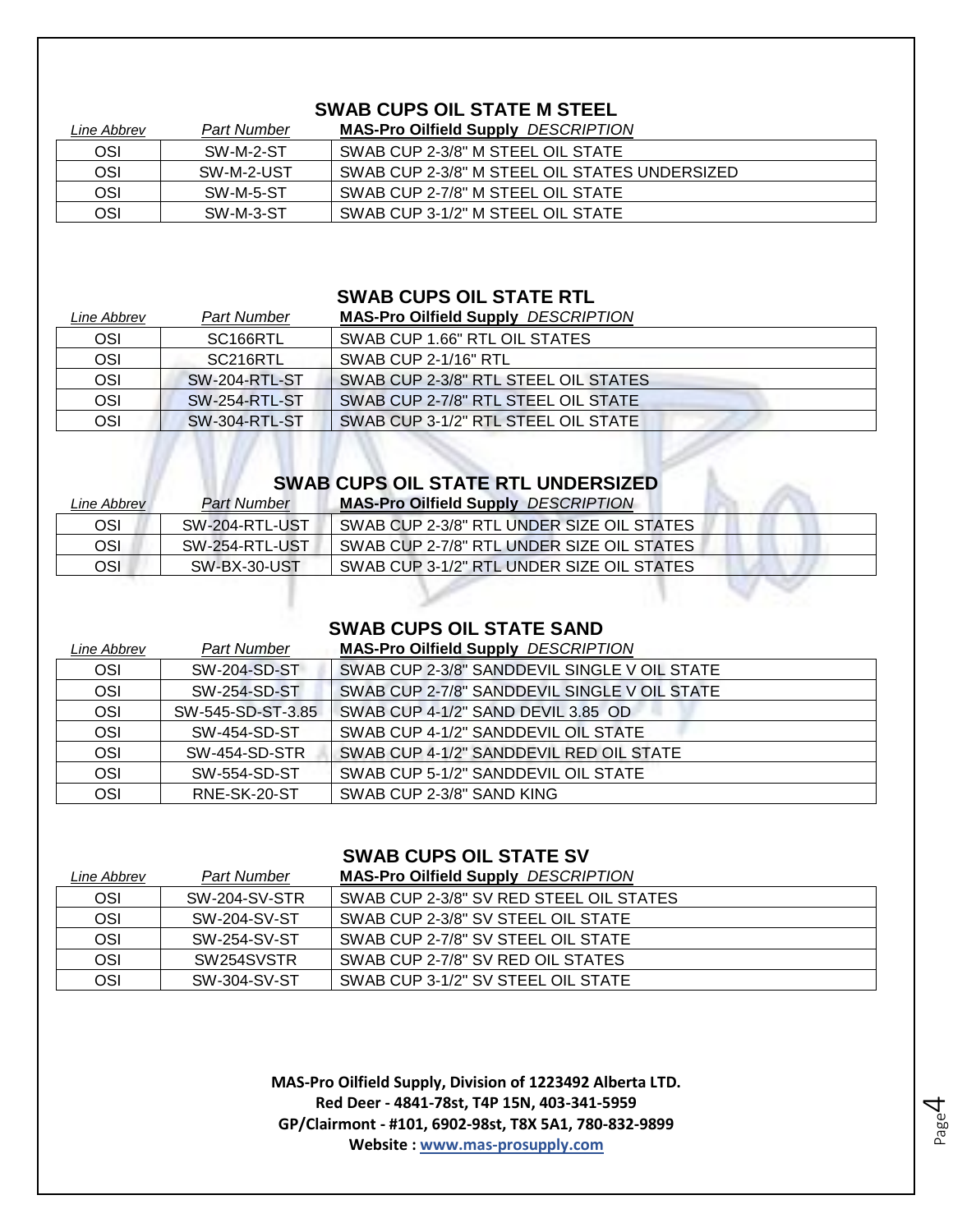#### **SWAB MANDREL 2-3/8"**

| Line Abbrev | <b>Part Number</b> | <i>DESCRIPTION</i><br><b>MAS-Pro Oilfield Supply</b> |
|-------------|--------------------|------------------------------------------------------|
| SWB         | SM2-3/8            | SWAB MANDREL 2-3/8" (3PC)                            |
| GUI         | 33429              | SWAB MANDREL 2-3/8" (3PC) GUIBERSON                  |

#### **SWAB MANDREL 2-3/8" KJM**

| Line Abbrev | Part Number | <b>MAS-Pro Oilfield Supply DESCRIPTION</b> |
|-------------|-------------|--------------------------------------------|
| SWB         | SM2-3/8NG   | SWAB MANDREL 2-3/8" NOGO KJM               |
| SWB         | SM2-3/8M    | SWAB MANDREL 2-3/8" MIDDLE KJM             |
| SWB         | SM2-3/8TK   | SWAB MANDREL 2-3/8" TOP KJM                |

#### **SWAB MANDREL 2-3/8" REDNECK**

| Line Abbrev | Part Number     | <b>MAS-Pro Oilfield Supply DESCRIPTION</b> |
|-------------|-----------------|--------------------------------------------|
| <b>SWB</b>  | RNE-238-MANDREL | SWAB MANDREL 2-3/8" (3PC) REDNECK          |
| <b>SWB</b>  | RNE238NOGO      | SWAB MANDREL 2-3/8" NOGO REDNECK           |
| <b>SWB</b>  | RNE238MIDDLE    | SWAB MANDREL 2-3/8" MIDDLE REDNECK         |
| <b>SWB</b>  | RNE-238-TOPSUB  | SWAB MANDREL 2-3/8" TOP REDNECK            |

#### **SWAB MANDREL 2-7/8"**

| Line Abbrev | <b>Part Number</b> | <b>MAS-Pro Oilfield Supply DESCRIPTION</b> |
|-------------|--------------------|--------------------------------------------|
| <b>SWB</b>  | SM2-7/8            | SWAB MANDREL 2-7/8" (3PC) COMPLETE         |
| GUI         | 34084              | SWAB MANDREL 2-7/8" (3PC) GUIBERSON        |

#### **SWAB MANDREL 2-7/8" KJM**

Advision of 1223492 Alberta Ltd.

| Line Abbrev | <b>Part Number</b> | <b>MAS-Pro Oilfield Supply DESCRIPTION</b> |
|-------------|--------------------|--------------------------------------------|
| SWB         | SMK2-7/8           | SWAB MANDREL 2-7/8 MIDDLE KJM              |
| SWB         | <b>SMNG2-7/8</b>   | SWAB MANDREL 2-7/8 NOGO KJM                |
| SWB         | SMS2-7/8           | SWAB MANDREL 2-7/8 TOP KJM                 |

#### **SWAB MANDREL 2-7/8" REDNECK**

| Line Abbrev | <b>Part Number</b> | <b>MAS-Pro Oilfield Supply DESCRIPTION</b> |
|-------------|--------------------|--------------------------------------------|
| <b>SWB</b>  | RNE-278-MANDREL    | SWAB MANDREL 2-7/8" (3PC) REDNECK          |
| <b>SWB</b>  | RNE278MIDDLE       | SWAB MANDREL 2-7/8" MIDDLE REDNECK         |
| <b>SWB</b>  | RNE278NOGO         | SWAB MANDREL 2-7/8" NOGO REDNECK           |
| <b>SWB</b>  | RNE-278-TOPSUB     | SWAB MANDREL 2-7/8" TOP REDNECK            |

**MAS-Pro Oilfield Supply, Division of 1223492 Alberta LTD. Red Deer - 4841-78st, T4P 15N, 403-341-5959 GP/Clairmont - #101, 6902-98st, T8X 5A1, 780-832-9899 Website : www.mas-prosupply.com**

Page ഥ